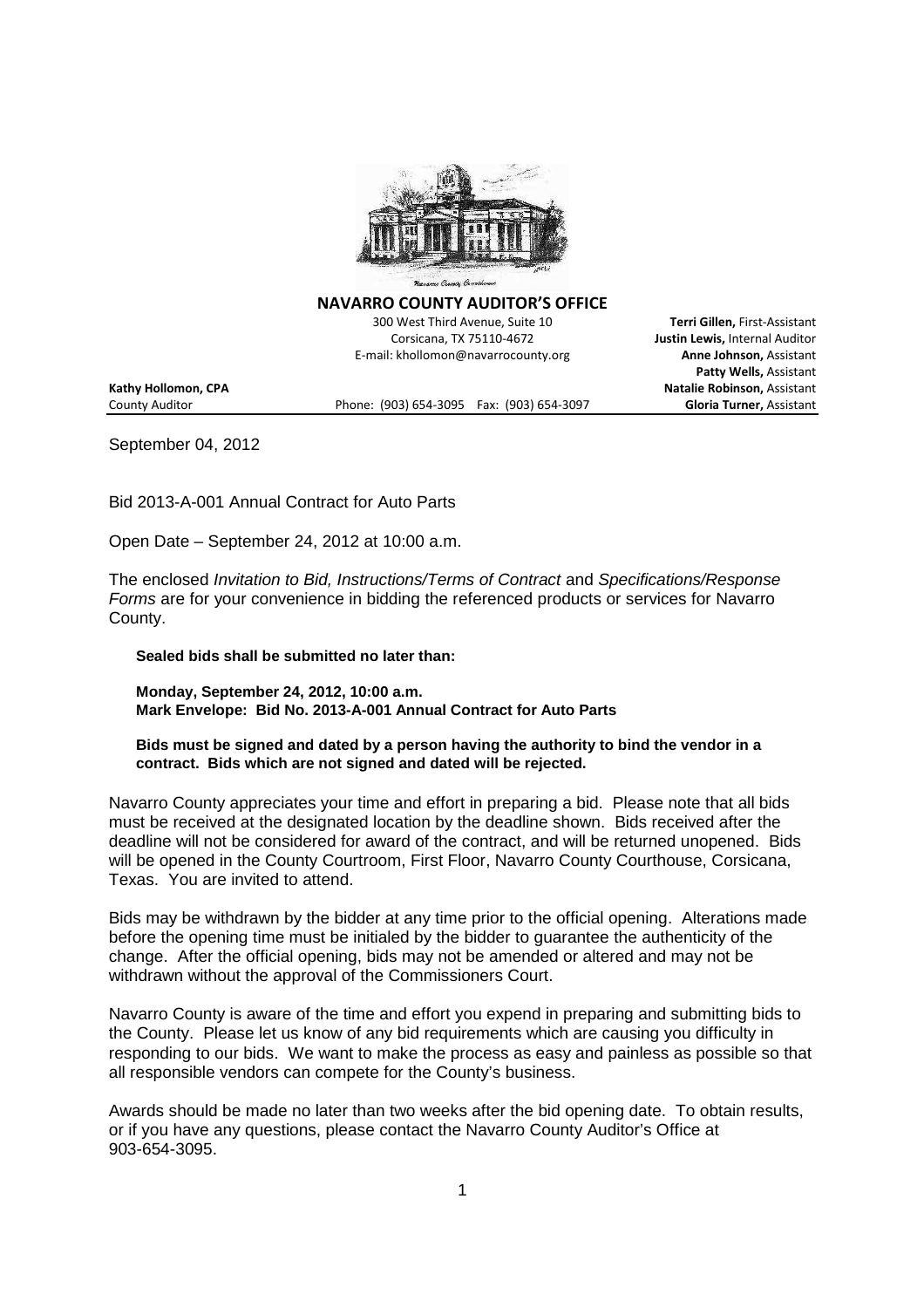By order of the Commissioners Court of Navarro County, Texas, sealed bids will be accepted for:

### **Annual Contract for Auto Parts**

Navarro County reserves the right to reject any or all bids for the products covered in this bid request and to waive any informalities or defects in the bidding and to accept such bids as it shall deem to be in the best interest of Navarro County.

#### **BIDS MUST BE SUBMITTED on the forms included for that purpose on pages 8-13 in this packet**.

Each bid should be signed by a person having the authority to bind the vendor in a contract, placed in a sealed envelope and marked clearly on the outside as shown below:

#### **Bids should be clearly marked - Bid No. 2013-A-001 Annual Contract for Auto Parts**

BIDS SHOULD BE RETURNED TO the following address on or before **Monday, September 24, 2012, no later than 10:00 a.m.**

> Navarro County Auditor's Office Navarro County Courthouse 300 West Third Avenue, Suite 10 Corsicana, Texas 75110

# **FACSIMILE TRANSMITTALS WILL NOT BE ACCEPTED**

**All bids must be received in the County Auditor's Office before the opening date and time.**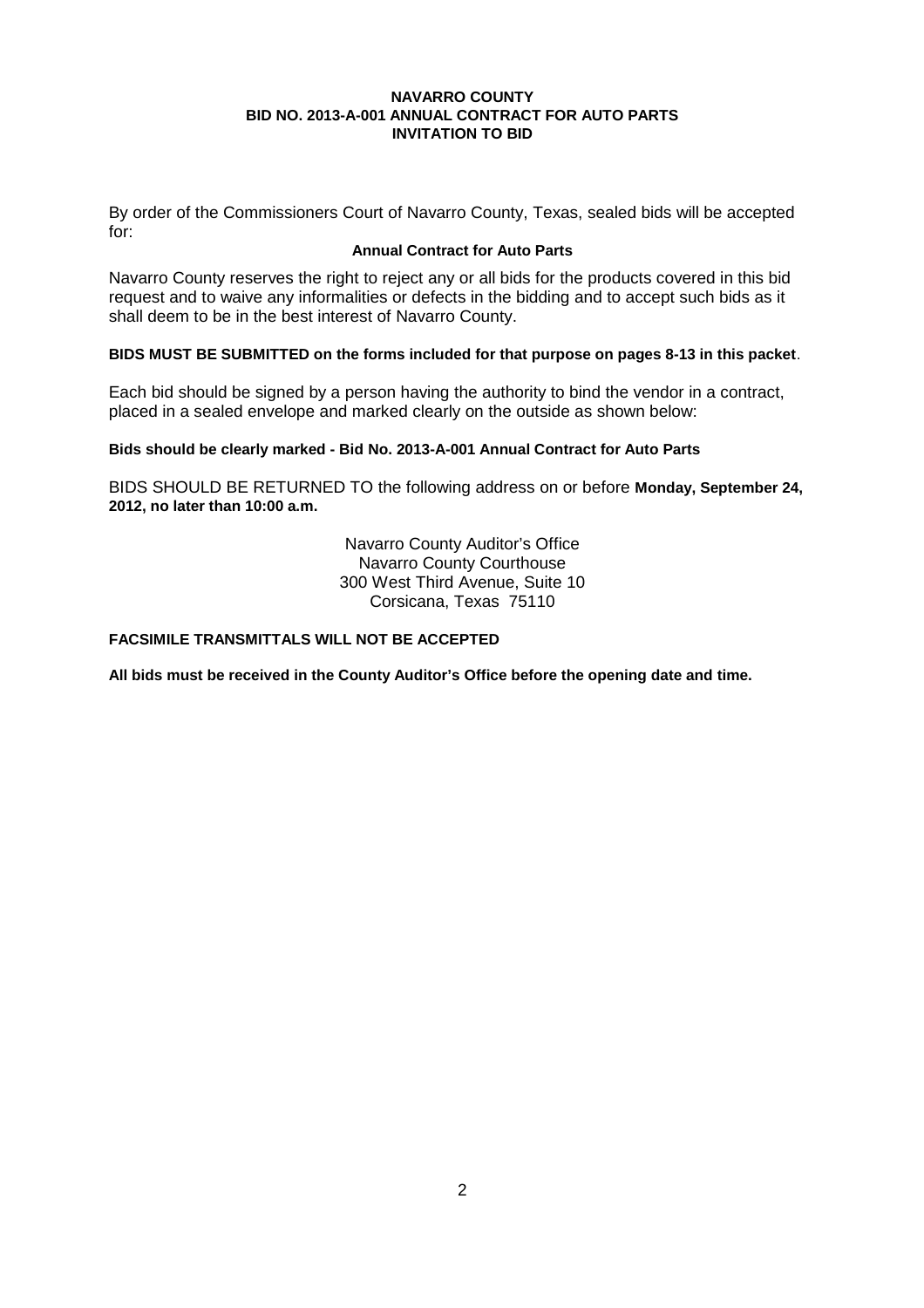Navarro County is requesting bids on Annual Contract(s) for Auto Parts. Bids must be submitted on the attached forms. By returning this bid with a price quote, vendors certify and agree that:

**Funding:** Funds for payment have been provided through the Navarro County budget approved by the Commissioners Court for the fiscal year ending September 30, 2013.

**Late Bids:** Bids received in the County Auditor's Office after the submission deadline will be considered void and unacceptable. Navarro County is not responsible for lateness or nondelivery of mail, carrier, etc., and the date/time stamp of the County Auditor's Office shall be the official time of receipt.

**Altering Bids:** Bids cannot be altered or amended after the submission deadline. Any interlineation, alteration or erasure made before the opening time must be initialed by the signer of the bid, guaranteeing authenticity.

**Withdrawal of Bid:** A bid may not be withdrawn or canceled by the bidder without the permission of the County for a period of ninety (90) days following the date designated for the receipt of bids, and bidder so agrees upon submittal of their bid.

**Sales Tax:** Navarro County is exempt, by law, from payment of Texas Sales Tax and Federal Excise Tax.

**Contract:** This bid, when properly accepted by Navarro County, shall constitute a contract equally binding between the successful bidder and Navarro County. No different or additional terms will become a part of this contract with the exception of change orders.

**Change Orders:** No oral statement of any person shall modify or otherwise change, or affect, the terms, conditions or specifications stated in the resulting contract. The Navarro County Auditor will make all change orders to the contract in writing.

**Delivery:** All delivery and freight charges (FOB Navarro County Courthouse) are to be included in the bid price.

**Conflict of Interest:** No public official shall have interest in this contract, in accordance with *Vernon's Texas Codes Annotated, Local Government Code*, Title 5, Subtitle C, Chapter 171.

**Ethics:** The bidder shall not offer or accept gifts or anything of value nor enter into any business arrangement with any employee, official or agent of Navarro County.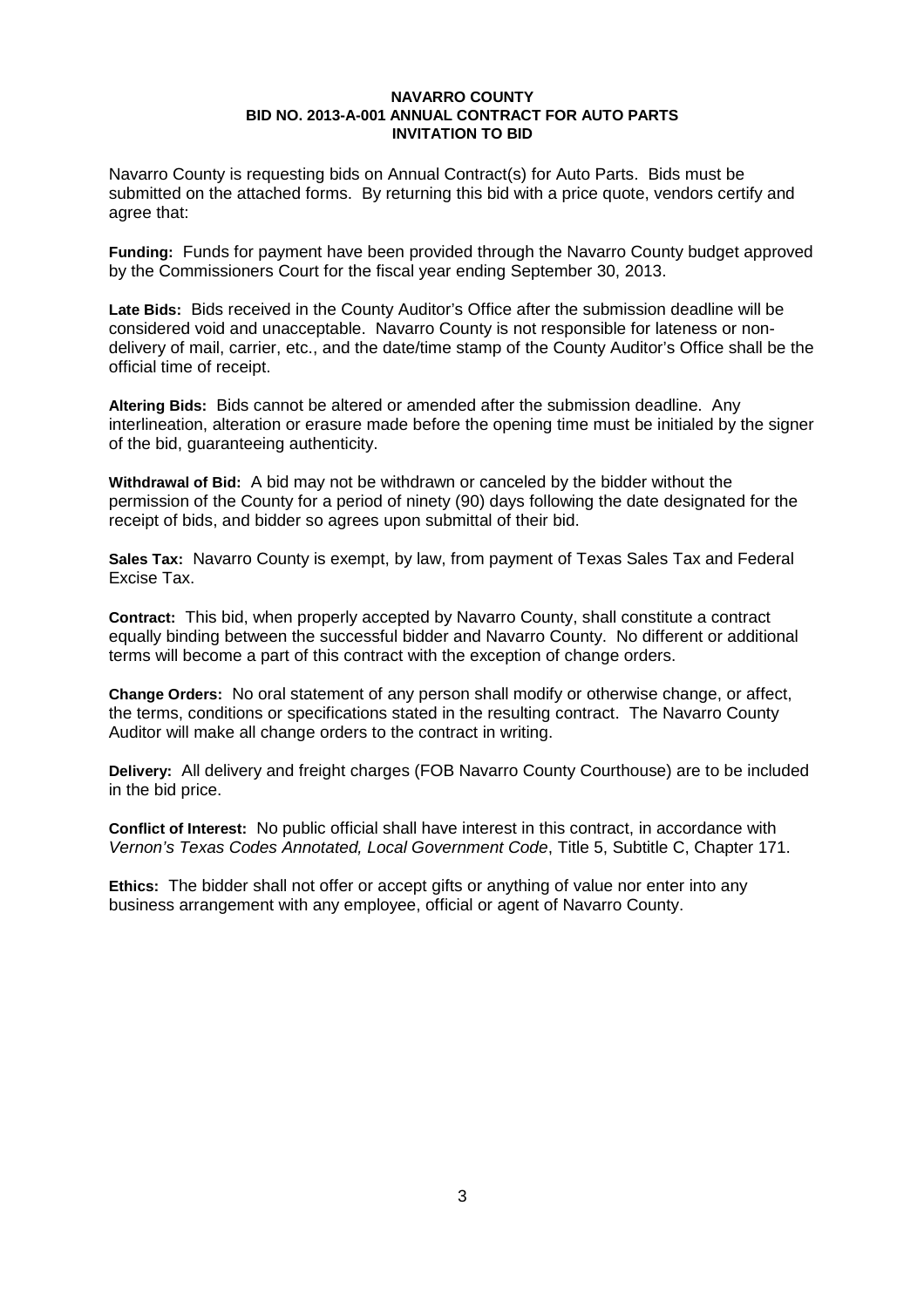**Exceptions/Substitutions:** All bids meeting the intent of this invitation to bid will be considered for award. Bidders taking exception to the specifications, or offering substitutions, shall state these exceptions in the section provided or by attachment as part of this bid. The absence of such a list shall indicate that the bidder has not taken exceptions and shall hold the bidder responsible to perform in strict accordance with the specifications of the invitation. The Navarro County Commissioners Court reserves the right to accept any and all or none of the exception(s)/substitution(s) deemed to be in the best interest of the County.

**Addenda:** Any interpretations, corrections or changes to this *Invitation to Bid* and *Specifications* will be made by addenda. Sole issuing authority of addenda shall be vested in the Navarro County Auditor. Addenda will be mailed to all who are known to have received a copy of this *Invitation to Bid*. Bidders shall acknowledge receipt of all addenda.

**Bids must comply** with all Federal, State, county and local laws concerning these type purchases.

**Davis-Bacon and Related Acts:** Attention is called to the fact that not less than the federally determined prevailing (Davis-Bacon and Related Acts) wage rate, as issued by the Texas Department of Housing and Community Affairs and contained in the contract documents, must be paid on this project. In addition, the successful bidder must ensure that employees and applicants for employment are not discriminated against because of race, color, religion, sex, age or national origin.

**Design, Strength, Quality** of materials must conform to IBC 2006 (International Building Code).

**Minimum Standards for Responsible Prospective Bidders:** A prospective bidder must affirmatively demonstrate their responsibility and meet the following requirements:

- 1. Have adequate financial resources, or the ability to obtain such resources as required;
- 2. Be able to comply with the required or proposed delivery schedule;
- 3. Have a satisfactory record of performance;
- 4. Have a satisfactory record of integrity and ethics, and;
- 5. Be otherwise qualified and eligible to receive an award.

Navarro County may request representation and other information sufficient to determine the bidder's ability to meet these minimum requirements listed above.

**References:** Navarro County requests bidder to supply a list of at least three (3) references where like products have been sold by their company. Include name of reference, address, telephone number and name of representative.

**Bidder Shall Provide,** with this bid response, all documentation required by this *Invitation to Bid*. Failure to provide this information may result in rejection of your bid.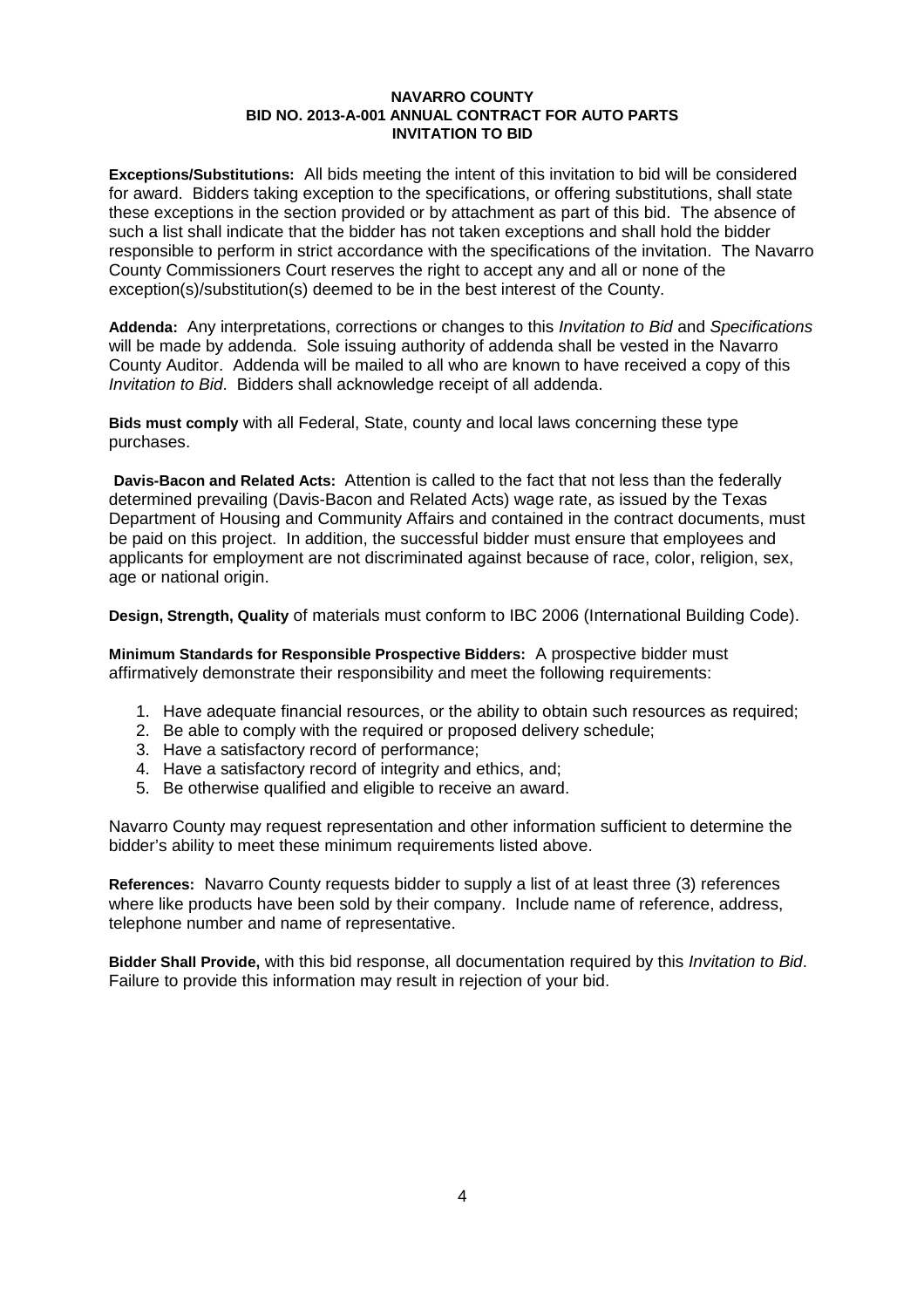**Successful Bidder Shall** defend, indemnify and save harmless Navarro County and all its officers, agents and employees from all suits, actions or other claims of any character, name and description brought for or on account of any injuries or damages received or sustained by any person, persons or property on account of any negligent act or fault of the successful bidder, or of any agent, employee, subcontractor or supplier in the execution of, or performance under, any contract which may result from bid award. Successful bidder indemnifies and will indemnify and save harmless Navarro County from liability, claim or demand on their part, agents, servants, customers and/or employees whether such liability, claim or demand arise from or happening upon or in any of the halls, elevators, entrances, stairways or approaches of or to the facilities within which the occupied premises are located. Successful bidder shall pay any judgment with costs which may be obtained against Navarro County growing out of such injury or damages.

**Insurance Requirements:** Any vendor that conducts business with Navarro County, whether it is for goods and/or services, must maintain lawful workers' compensation requirements and adequate liability limitations.

Within ten (10) days after contract award and prior to the commencement of any work or delivery, the County requires the successful vendor(s) to submit, to the County Auditor's Office, verification of the following coverages, showing Navarro County as the certificate holder with coverage dates inclusive to that of the contract award:

- a. **Workers' Compensation Coverage** meeting the acceptable requirements as established by the Texas Workers' Compensation Ace, Title 5, Subtitle A, Texas Labor Code; and
- b. **General Liability Insurance** meeting the following limits **\$1,000,000 per occurrence/ aggregate**, including products and completed operations coverage.

Vendors and/or their freight contractors must be prepared to show coverage verification prior to entering upon Navarro County Premises.

Failure to comply with lawful requirements or adequate liability requirements may result in delay of payments and/or cancellation of the contract.

**Termination of Contract:** This contract shall remain in effect until contract expires, delivery and acceptance of products and/or performance of services ordered or terminated by either party with thirty (30) days written notice prior to any cancellation. The successful bidder must state therein the reasons for such cancellation. Navarro County reserves the right to award canceled contract to the next lowest responsible bidder as it deems to be in the best interest of the County.

**Termination for Default:** Navarro County reserves the right to terminate the contract for default if Contractor/Bidder breaches any of the terms therein, including warranties of Contractor/Bidder or if the Contractor/Bidder becomes insolvent or commits acts of bankruptcy. Such right of termination is in addition to and not in lieu of any other remedies which Navarro County may have in law or equity. Default may be construed as, but not limited to, failure to deliver the proper goods and/or services within the proper amount of time, and/or to properly perform any and all services required to Navarro County's satisfactions and/or to meet all other obligations and requirements. Navarro County may terminate the contract without cause upon thirty (30) days written notice.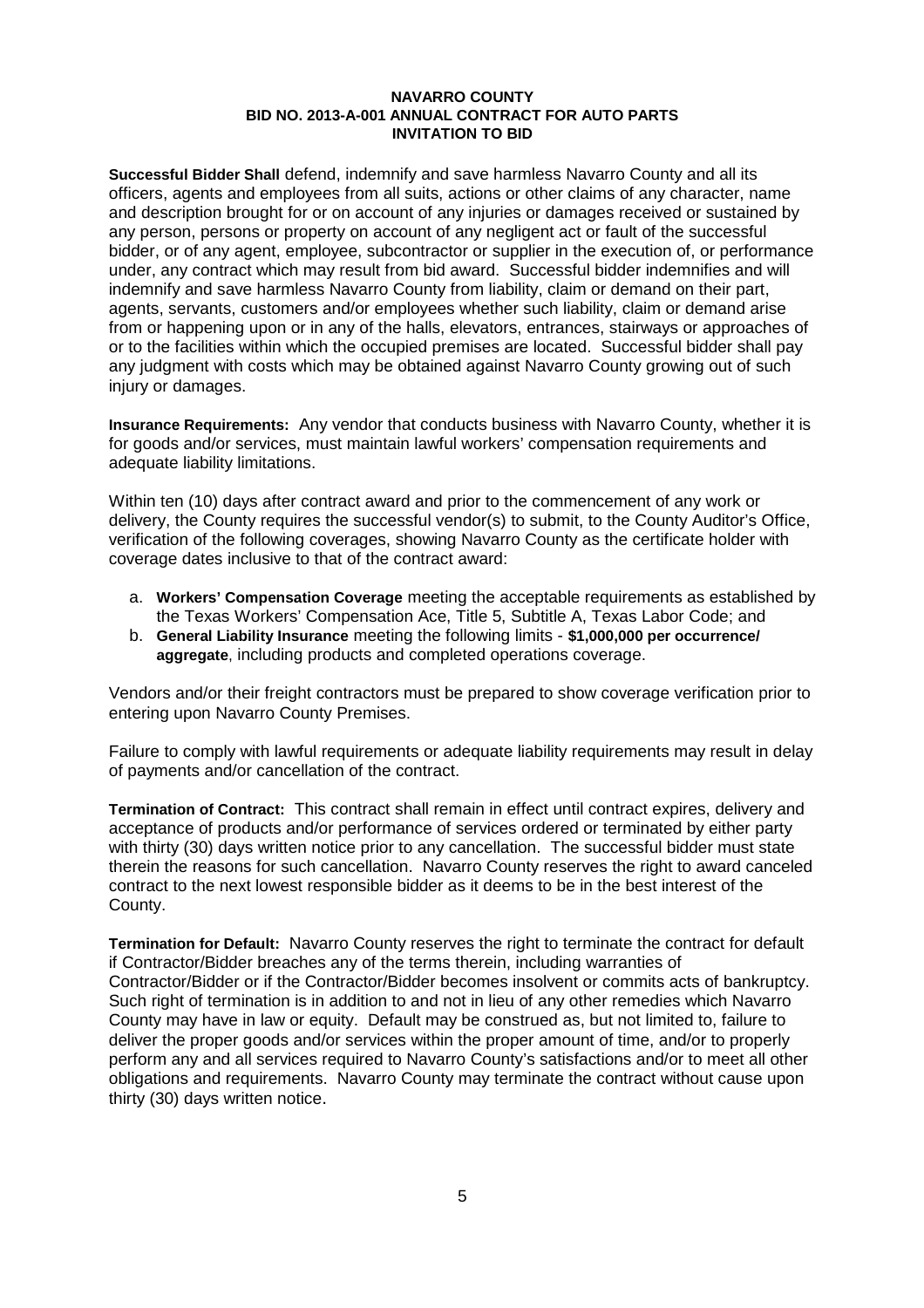**Notice:** Any notice provided by this bid (or required by law) to be given to the successful bidder by Navarro County shall be conclusively deemed to have been given and received on the next day after such written notice has been deposited in the mail in Corsicana, Texas, by Registered or Certified Mail with sufficient postage affixed thereto, provided this shall not prevent the giving of actual notice in any other manner.

**Purchase Order:** A purchase order will be generated by Navarro County to the successful bidder. The purchase order number must appear on all itemized invoices and packing slips. Navarro County will not be held responsible for any orders placed/delivered without a valid current purchase order number.

**Packing Slips** or other suitable shipping documents shall accompany each shipment and shall show: (a) name and address of successful bidder, (b) delivery location, (c) Navarro County purchase order number and (d) descriptive information as to the terms(s) delivered, including description, quantity, number of containers, etc.

**Invoices:** Payment will be made from original vendor invoices only. Shipping documents will be considered informational only and will be held until an invoice is received. The County does not pay from monthly statements. Invoices shall show all information as stated above and mailed directly to the Navarro County Auditor's Office, 300 West Third Avenue, Suite 10, Corsicana, TX 75110.

**Payment** will be made upon receipt and acceptance, by the County, of the items ordered in accordance with the State of Texas "Prompt Payment Act", Article 610f, V.T.C.S. Successful bidder is required to pay subcontractors within ten (10) days.

**Items** supplied under this contract will be subject to the County's approval. Items found defective or not meeting specifications shall be picked up and replaced by the successful bidder at no expense to the County. If an item is not picked up within one (1) week after notification, the item will become a donation to the County for disposition.

**Testing:** Navarro County reserves the right to test equipment, supplies, material and goods proposed for quality, compliance with specifications and ability to meet the needs of the user. Demonstration units must be available for review.

**Warranties:** Contractor/Bidder shall furnish all data pertinent to warranties or guarantees which may apply. Contractor/Bidder may not limit or exclude any implied warranties. Contractor/Bidder warrants that product sold to the County shall conform to the standards established by the U.S. Department of Labor under the Occupational Safety and Health Act of 1970. In the event product does not conform to OSHA Standards, where applicable, Navarro County may return the product for correction or replacement at the Contractor's/Bidder's expense. If Contractor/Bidder fails to make the appropriate correction within a reasonable time, Navarro County may correct at the Contractor's/Bidder's expense.

**Remedies:** The successful bidder and Navarro County agree that both parties have all rights, duties and remedies available as stated in the Uniform Commercial Code.

**Venue:** This agreement will be governed and construed according to the laws of the State of Texas. This agreement is performable in Navarro County, Texas.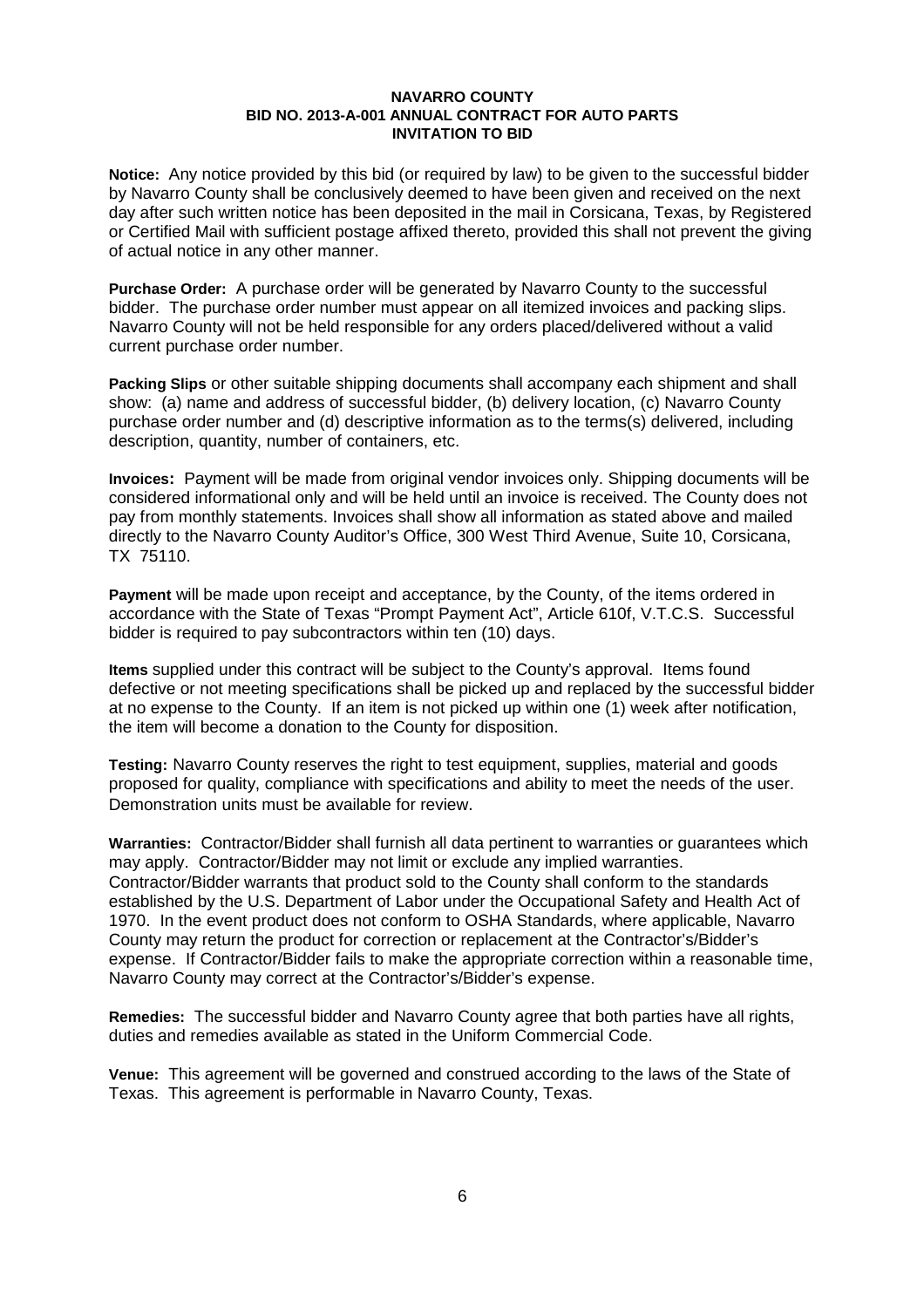**Assignment:** The successful bidder shall not sell, assign, transfer or convey this contract, in whole or in part, without the prior written consent of Navarro County.

**Silence of Specification:** The apparent silence of these specifications as to any detail or to the apparent omission of a detailed description concerning any point, shall be regarded as meaning that only the best commercial practices are to prevail. All interpretations of these specifications shall be made on the basis of this statement.

**Navarro County reserves the right** to make purchases from State Government Contracts or other vendors to meet County needs.

**Any Questions** concerning this *Invitation to Bid* and *Specifications* should be directed to the Navarro County Auditor's Office at 903-654-3095.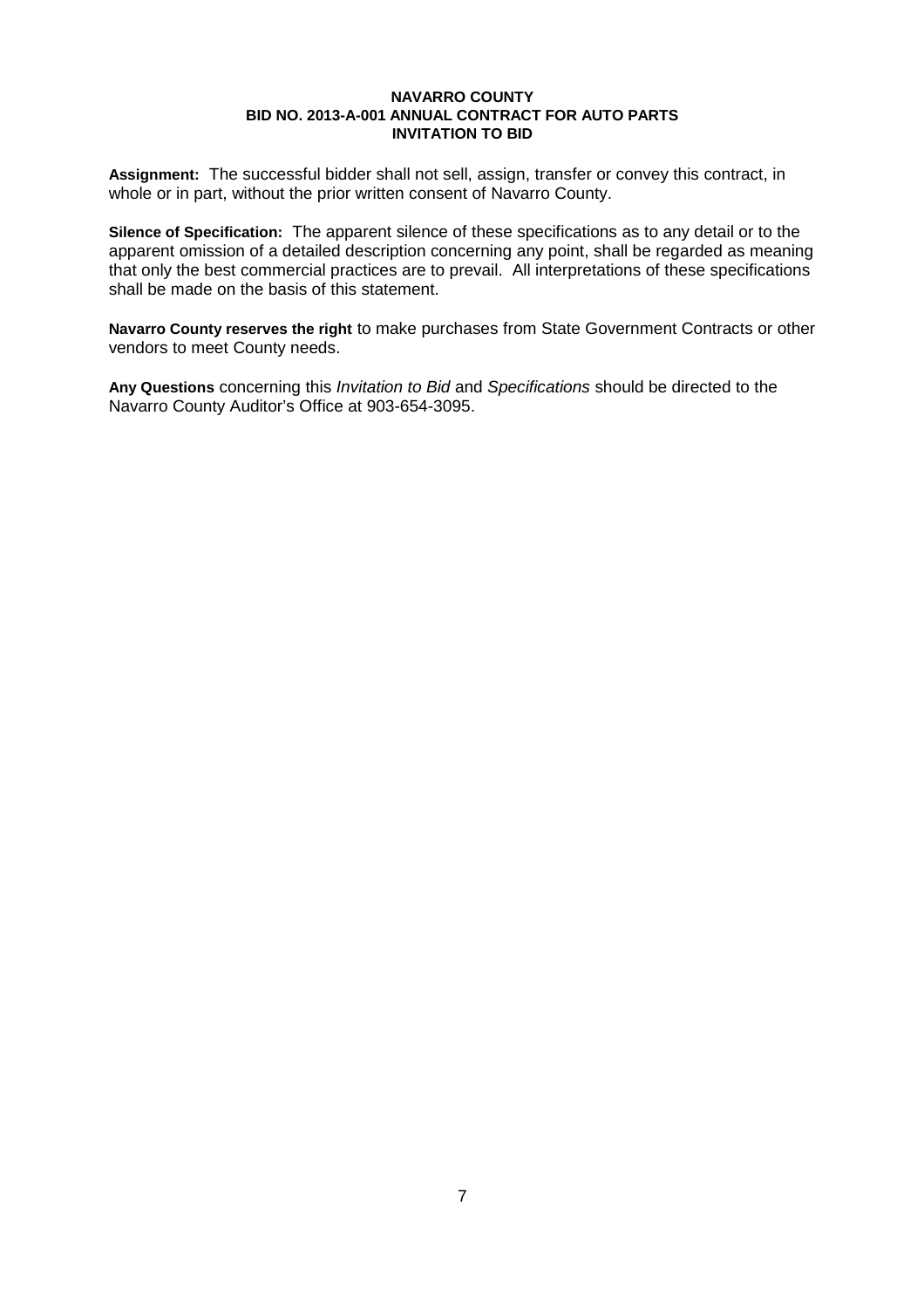Navarro County is requesting bids for an **Annual Contract(s) for Auto Parts** as described in the following specifications. The contract period will be for twelve (12) months effective October 1, 2012 through September 30, 2013.

**Bids are binding under the Uniform Commercial Code**.

| FIRM SUBMITTING BID                         |         | FEDERAL ID NUMBER |
|---------------------------------------------|---------|-------------------|
|                                             |         |                   |
| <b>ADDRESS</b>                              |         |                   |
|                                             |         |                   |
| CITY, STATE, ZIP                            |         |                   |
| NAME AND TITLE OF INDIVIDUAL SUBMITTING BID |         |                   |
|                                             |         |                   |
| TELEPHONE NO.                               | FAX NO. |                   |
|                                             |         |                   |
| SIGNATURE OF AUTHORIZED REPRESENTATIVE      |         | <b>DATE</b>       |
|                                             |         |                   |
|                                             |         |                   |
|                                             |         |                   |

Vendor whose name and signature appears above agrees to provide auto parts to Navarro

County for the specified contract period at a rate of: \_\_\_\_\_\_\_\_\_\_\_\_\_\_\_\_\_\_\_\_\_\_\_.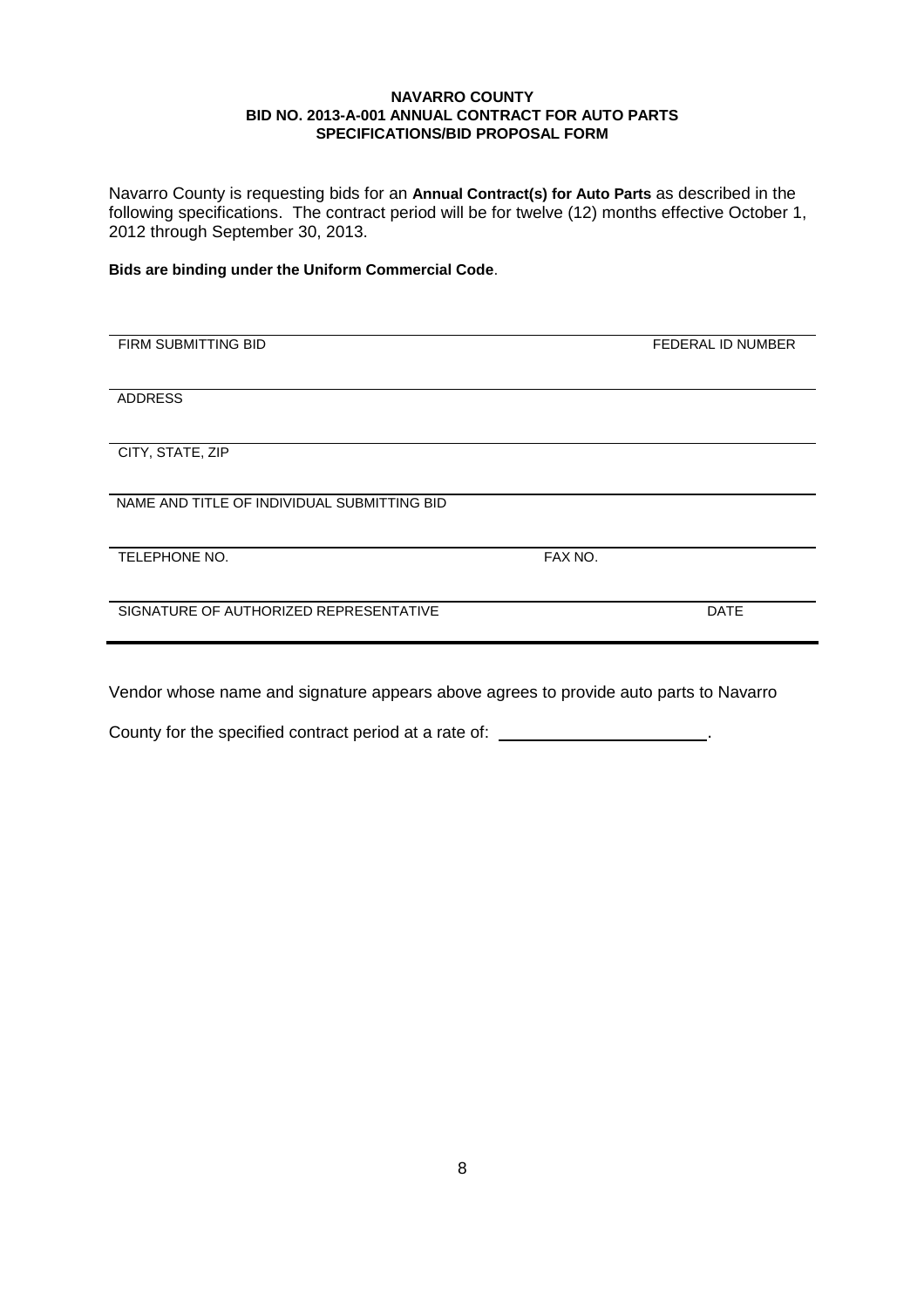#### **BID PROPOSAL AFFIDAVIT**

The undersigned certifies that the bid prices in this proposal have been carefully reviewed and are submitted as correct and final. He further certifies that the bidder agrees to furnish any and/or all items upon which prices are extended at the price(s) offered, and upon the conditions contained in the specifications of the Invitation to Bid. The period of acceptance of this bid proposal will be thirty (30) calendar days from the date of the bid opening.

STATE OF TEXAS § COUNTY OF NAVARRO §

|                         | BEFORE ME, the undersigned authority, a Notary Public in and for the State of Texas, on this                           |  |
|-------------------------|------------------------------------------------------------------------------------------------------------------------|--|
|                         |                                                                                                                        |  |
|                         | being duly sworn, did depose and say: "I, ________________________________, am a duly                                  |  |
|                         |                                                                                                                        |  |
|                         | been authorized to execute the foregoing bid proposal on their behalf. I hereby certify that the                       |  |
|                         | foregoing proposal has not been prepared in collusion with any other bidder or other person or                         |  |
|                         | persons engaged in the same line of business prior to the official opening of this bid. Further, I                     |  |
|                         | certify that the bidder is not now, nor has he been for the past six (6) months, directly or                           |  |
|                         | indirectly concerned in any pool or agreement or combination, to control the price of the                              |  |
|                         | services or materials bid on, or to influence any person or persons to bid or not to bid thereon.                      |  |
|                         |                                                                                                                        |  |
|                         |                                                                                                                        |  |
|                         |                                                                                                                        |  |
| By: Type of Print Name) | Title: <u>Alexander Alexander Alexander Alexander Alexander Alexander Alexander Alexander Alexander Alexander Alex</u> |  |
|                         |                                                                                                                        |  |
|                         | SUBSCRIBED AND SWORN to before me by the above named on this the _____ day of                                          |  |

Notary Public in and for the State of Texas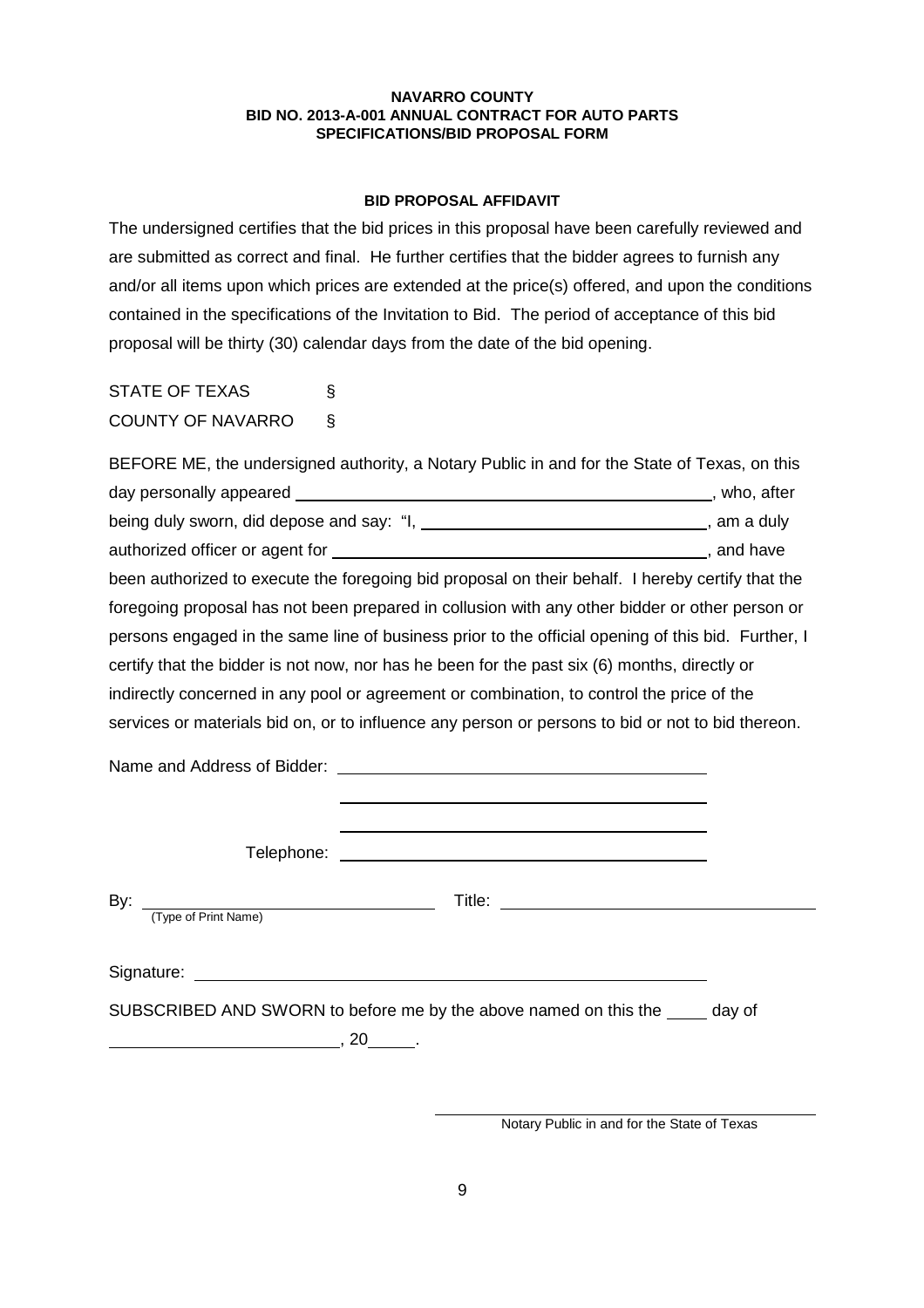#### **VENDOR REFERENCES**

Please list three (3) references of current customers who can verify the quality of service your company provides. The County prefers customers of similar size and scope of work to this proposal. *This form must be returned with your proposal.*

## **REFERENCE 1**

| Address:                                |                                                                                                                       |  |
|-----------------------------------------|-----------------------------------------------------------------------------------------------------------------------|--|
|                                         |                                                                                                                       |  |
|                                         |                                                                                                                       |  |
| Contract Period: _____________________  | Scope of Work: ________________________                                                                               |  |
|                                         | ,我们也不会不会不会不会不会不会不会不会不会不会不会不会不会不会不会不会。""我们的是我们的 <sub>是</sub> ,我们的是我们的是我们的,我们也不会不会不会不会不会不会不会不会<br><b>REFERENCE 2</b>    |  |
| Address:                                | <u> 1999 - Jan James James James James James James James James James James James James James James James James Ja</u> |  |
|                                         |                                                                                                                       |  |
|                                         |                                                                                                                       |  |
| Contract Period: ____________________   | Scope of Work: ________________________                                                                               |  |
|                                         | <b>REFERENCE 3</b>                                                                                                    |  |
| Address:                                |                                                                                                                       |  |
|                                         | <u> 1999 - Jan James James James James James James James James James James James James James James James James</u>    |  |
|                                         |                                                                                                                       |  |
|                                         |                                                                                                                       |  |
| Contract Period: ______________________ | Scope of Work:                                                                                                        |  |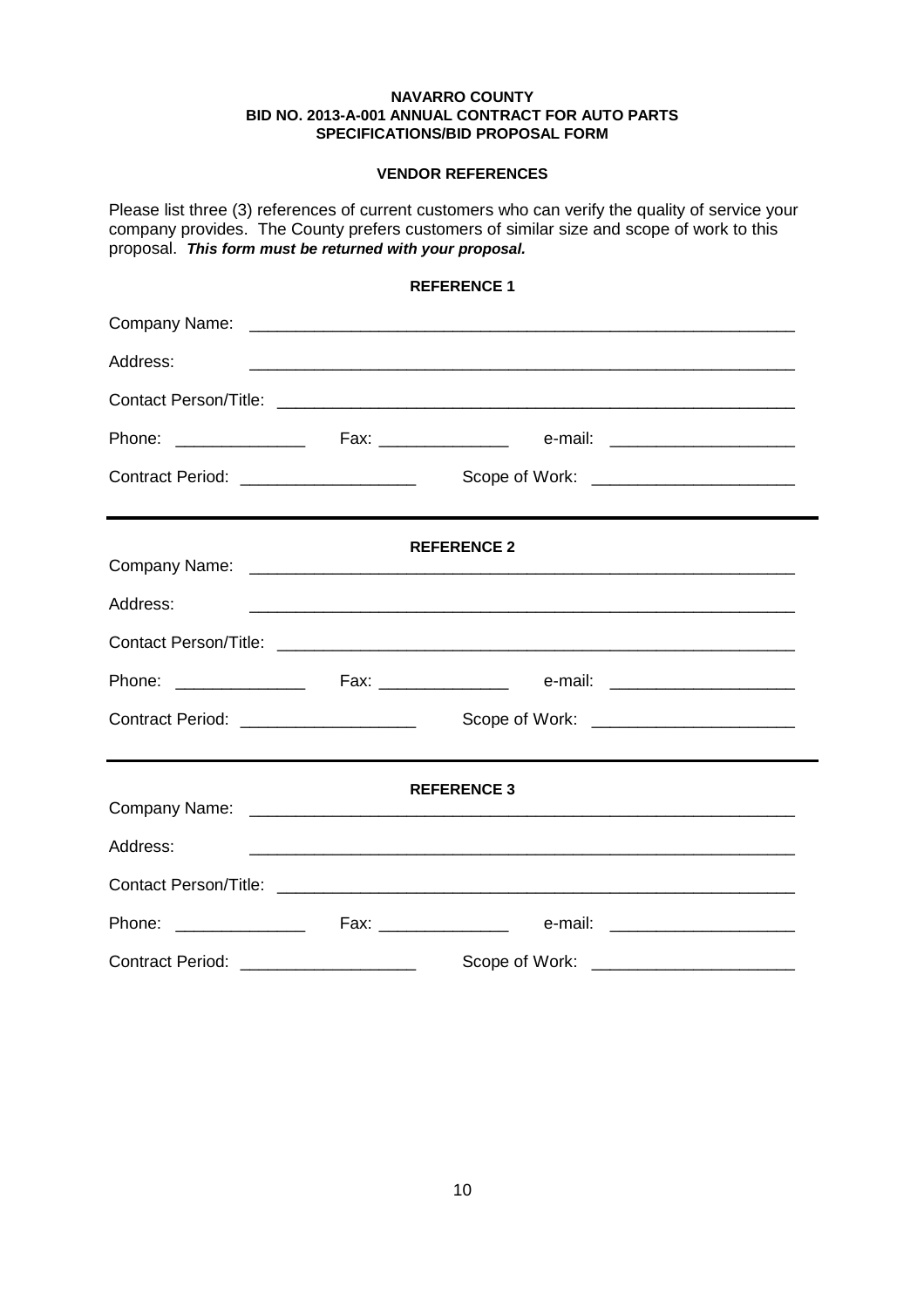| CONFLICT OF INTEREST QUESTIONNAIRE<br>For vendor or other person doing business with local governmental entity                                                                                                                                                                         | FORM CIO        |  |  |
|----------------------------------------------------------------------------------------------------------------------------------------------------------------------------------------------------------------------------------------------------------------------------------------|-----------------|--|--|
| This questionnaire reflects changes made to the law by H.B. 1491, 80th Leg., Regular Session.                                                                                                                                                                                          | OFFICE USE ONLY |  |  |
| This questionnaire is being filed in accordance with Chapter 176, Local Government Code<br>by a person who has a business relationship as defined by Section 176.001(1-a) with a local<br>governmental entity and the person meets requirements under Section 176.006(a).              | Date Received   |  |  |
| By law this questionnaire must be filed with the records administrator of the local governmental<br>entity not later than the 7th business day after the date the person becomes aware of facts<br>that require the statement to be filed. See Section 176.006, Local Government Code. |                 |  |  |
| A person commits an offense if the person knowingly violates Section 176.006, Local<br>Government Code. An offense under this section is a Class C misdemeanor.                                                                                                                        |                 |  |  |
| Name of person who has a business relationship with local governmental entity.                                                                                                                                                                                                         |                 |  |  |
| 2<br>Check this box if you are filing an update to a previously filed questionnaire.                                                                                                                                                                                                   |                 |  |  |
| (The law requires that you file an updated completed questionnaire with the appropriate filing authority not<br>later than the 7th business day after the date the originally filed questionnaire becomes incomplete or inaccurate.)                                                   |                 |  |  |
| Name of local government officer with whom filer has employment or business relationship.                                                                                                                                                                                              |                 |  |  |
| Name of Officer                                                                                                                                                                                                                                                                        |                 |  |  |
| This section (item 3 including subparts A, B, C & D) must be completed for each officer with whom the filer has an<br>employment or other business relationship as defined by Section 176.001(1-a), Local Government Code. Attach additional<br>pages to this Form CIQ as necessary.   |                 |  |  |
| A. Is the local government officer named in this section receiving or likely to receive taxable income, other than investment<br>income, from the filer of the questionnaire?                                                                                                          |                 |  |  |
| No<br>Yes                                                                                                                                                                                                                                                                              |                 |  |  |
| B. Is the filer of the questionnaire receiving or likely to receive taxable income, other than investment income, from or at the<br>direction of the local government officer named in this section AND the taxable income is not received from the local<br>governmental entity?      |                 |  |  |
| No<br>Yes                                                                                                                                                                                                                                                                              |                 |  |  |
| C. Is the filer of this questionnaire employed by a corporation or other business entity with respect to which the local<br>government officer serves as an officer or director, or holds an ownership of 10 percent or more?                                                          |                 |  |  |
| No<br>Yes                                                                                                                                                                                                                                                                              |                 |  |  |
| D. Describe each employment or business relationship with the local government officer named in this section.                                                                                                                                                                          |                 |  |  |
| 4                                                                                                                                                                                                                                                                                      |                 |  |  |
| Signature of person doing business with the governmental entity                                                                                                                                                                                                                        | Date            |  |  |

Adopted 06/29/2007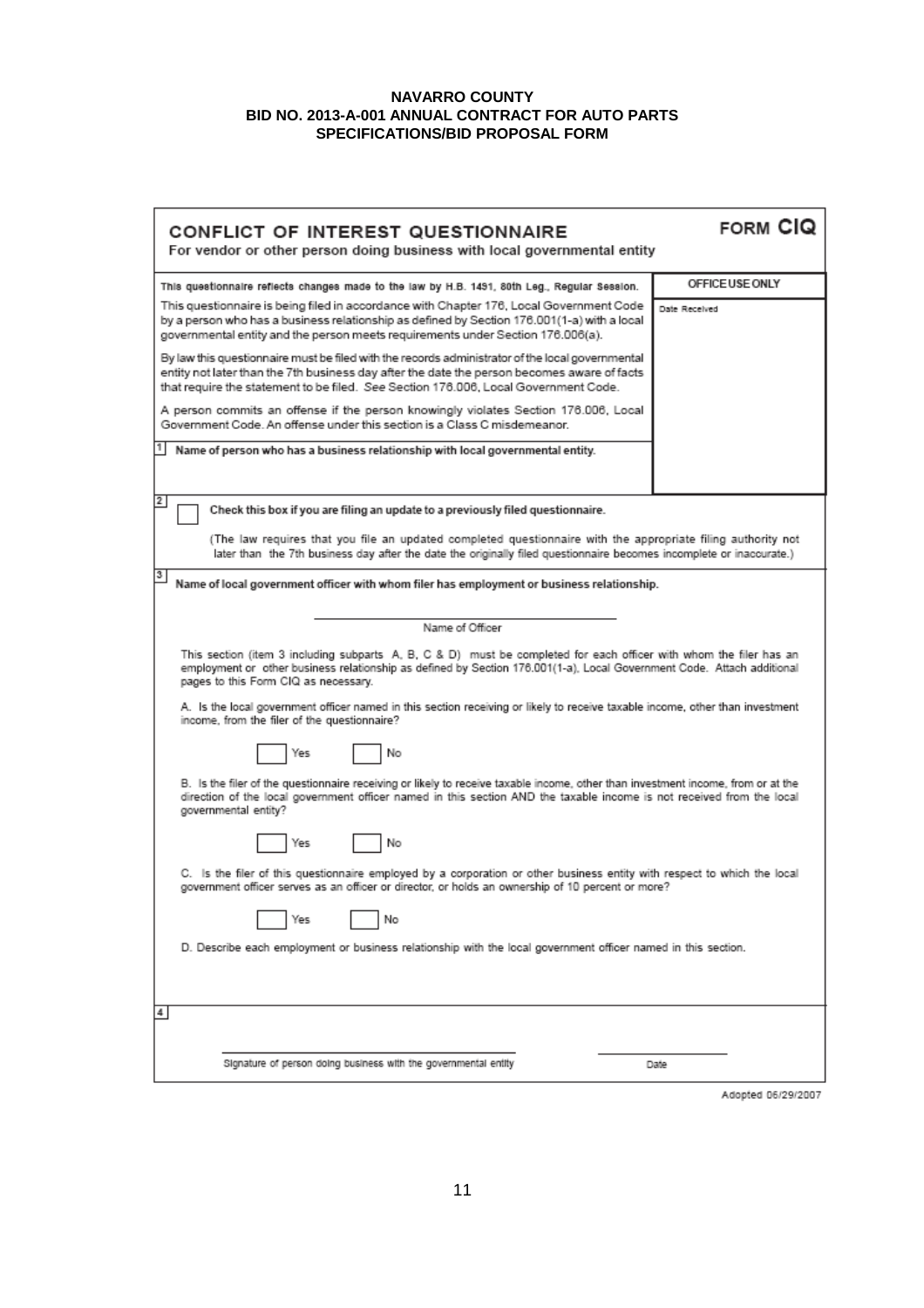# **Contract Checklist**

This project will be bid, let and constructed according to the International Building Code 2006 Standards and the Texas Department of Transportation 2004 Standard Specifications for Construction and Maintenance of Highways, Streets and Bridges.

Following are required Documents to be submitted with the Bid Form:

A Statement of Bidder's Qualifications must be completed and submitted with the Bid Form.

A Conflict of Interest Questionnaire must be completed and submitted with the Bid Form.



A list of references must be submitted with the form.

A Bid Proposal Affidavit must be submitted with the Bid Form.

If any statements were *not* checked please provide an explanation in the given area below.

\_\_\_\_\_\_\_\_\_\_\_\_\_\_\_\_\_\_\_\_\_\_\_\_\_\_\_\_\_\_\_\_\_\_\_\_\_\_\_\_\_\_\_\_\_\_\_\_\_\_\_\_\_\_\_\_\_\_\_\_\_\_\_\_\_ \_\_\_\_\_\_\_\_\_\_\_\_\_\_\_\_\_\_\_\_\_\_\_\_\_\_\_\_\_\_\_\_\_\_\_\_\_\_\_\_\_\_\_\_\_\_\_\_\_\_\_\_\_\_\_\_\_\_\_\_\_\_\_\_\_ \_\_\_\_\_\_\_\_\_\_\_\_\_\_\_\_\_\_\_\_\_\_\_\_\_\_\_\_\_\_\_\_\_\_\_\_\_\_\_\_\_\_\_\_\_\_\_\_\_\_\_\_\_\_\_\_\_\_\_\_\_\_\_\_\_ \_\_\_\_\_\_\_\_\_\_\_\_\_\_\_\_\_\_\_\_\_\_\_\_\_\_\_\_\_\_\_\_\_\_\_\_\_\_\_\_\_\_\_\_\_\_\_\_\_\_\_\_\_\_\_\_\_\_\_\_\_\_\_\_\_ \_\_\_\_\_\_\_\_\_\_\_\_\_\_\_\_\_\_\_\_\_\_\_\_\_\_\_\_\_\_\_\_\_\_\_\_\_\_\_\_\_\_\_\_\_\_\_\_\_\_\_\_\_\_\_\_\_\_\_\_\_\_\_\_\_ \_\_\_\_\_\_\_\_\_\_\_\_\_\_\_\_\_\_\_\_\_\_\_\_\_\_\_\_\_\_\_\_\_\_\_\_\_\_\_\_\_\_\_\_\_\_\_\_\_\_\_\_\_\_\_\_\_\_\_\_\_\_\_\_\_ \_\_\_\_\_\_\_\_\_\_\_\_\_\_\_\_\_\_\_\_\_\_\_\_\_\_\_\_\_\_\_\_\_\_\_\_\_\_\_\_\_\_\_\_\_\_\_\_\_\_\_\_\_\_\_\_\_\_\_\_\_\_\_\_\_ \_\_\_\_\_\_\_\_\_\_\_\_\_\_\_\_\_\_\_\_\_\_\_\_\_\_\_\_\_\_\_\_\_\_\_\_\_\_\_\_\_\_\_\_\_\_\_\_\_\_\_\_\_\_\_\_\_\_\_\_\_\_\_\_\_

\_\_\_\_\_\_\_\_\_\_\_\_\_\_\_\_\_\_\_\_\_\_\_\_\_\_\_\_\_\_\_\_\_\_\_\_\_\_\_\_\_\_\_\_\_\_\_\_\_\_\_\_\_\_\_\_

\_\_\_\_\_\_\_\_\_\_\_\_\_\_\_\_\_\_\_\_\_\_\_\_\_ Contractor Signature Date